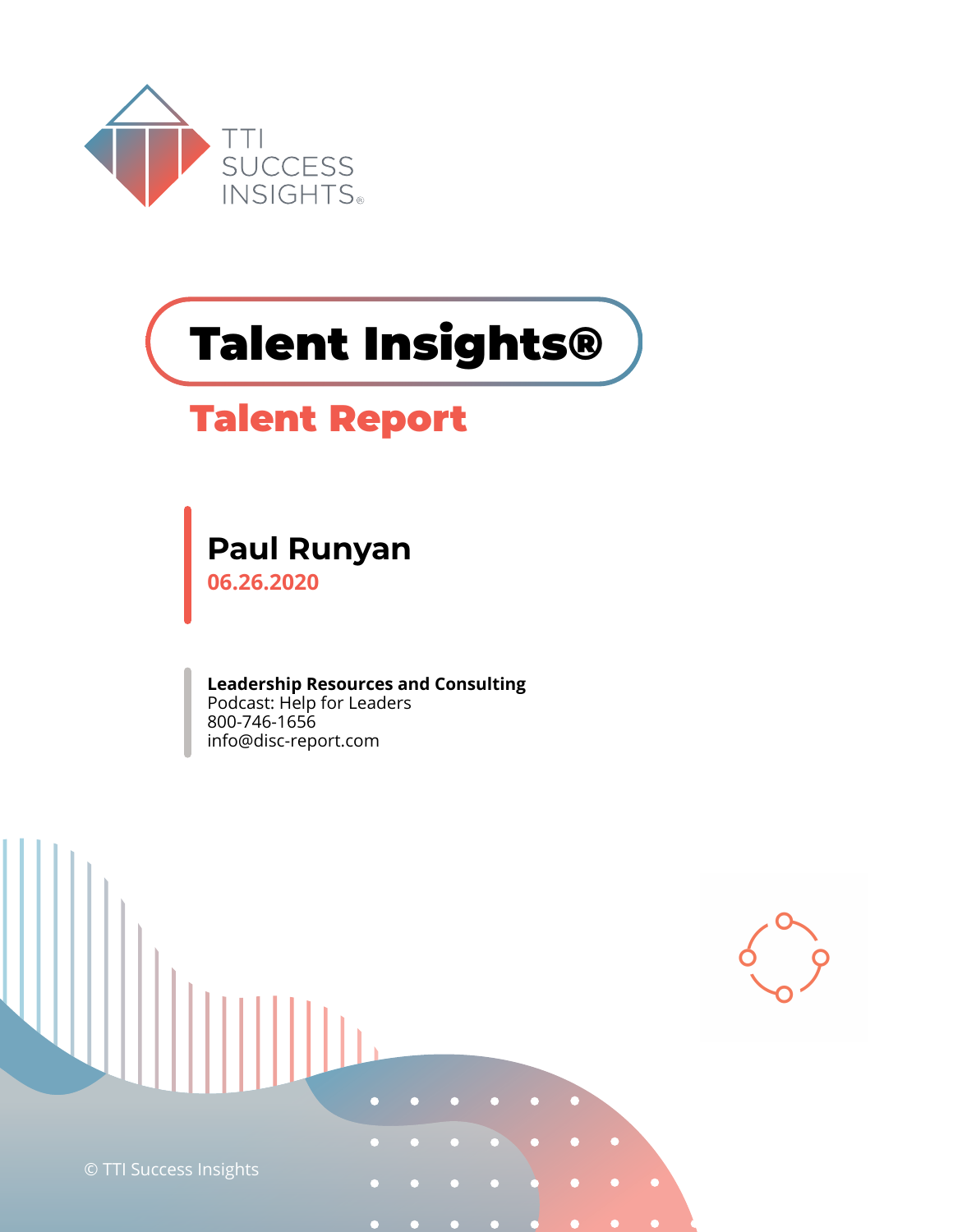## <span id="page-1-0"></span>**Table of Contents**

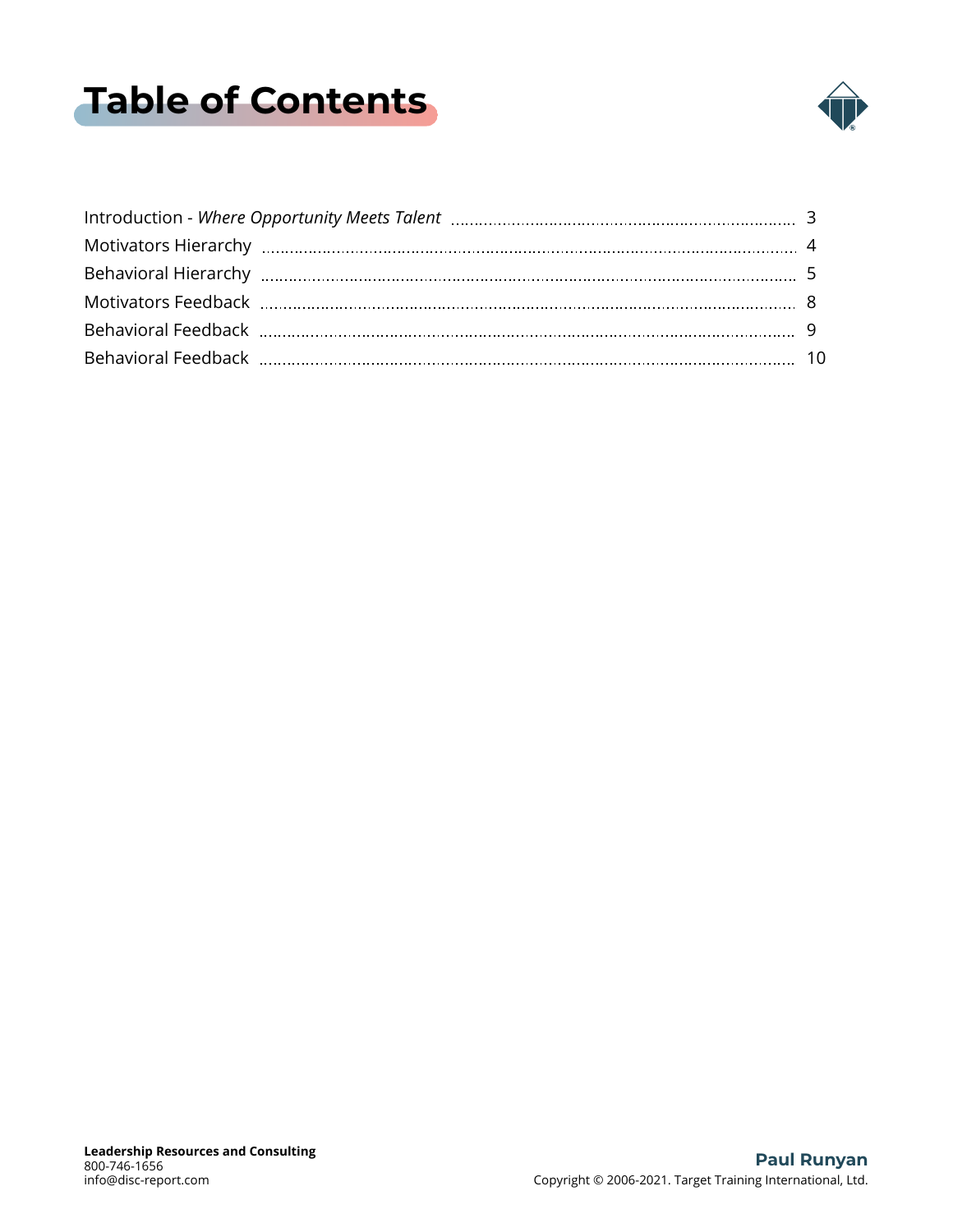### <span id="page-2-0"></span>**[Introduction](#page-1-0)**



### **Where Opportunity Meets Talent**

Research has proven that job-related talents are directly related to job satisfaction and personal performance. People are well positioned to achieve success when they are engaged in work suited to their inherent skills, behavioral style and unique values. Your TTI Talent Insights Talent Report can be compared with specific job requirements outlined in TTI Talent Insights Job Reports. When the talent required by the job is clearly defined and in turn matched to the individual, everyone wins!

#### **The following is a highly-personalized portrait of your talent in two main sections:**

### **Motivators Hierarchy (6 Areas)**

This section identifies what motivates you. In order to be successful and energized on the job, it is important that your underlying values are satisfied through the nature of your work. When they are, you feel personally rewarded by your work.

### **Behavioral Hierarchy (12 Areas)**

This section ranks the traits that most closely describe your natural behavior. When your job requires the use of your top behavioral traits, your potential for success increases, as do your levels of personal and professional satisfaction.

#### **Motivators Feedback**

This section expands on three areas that you value most. When your job emphasizes what you value, you will feel personally rewarded.

### **Behavioral Feedback**

This section gives you insight into your top three behavioral traits to further identify your unique strengths.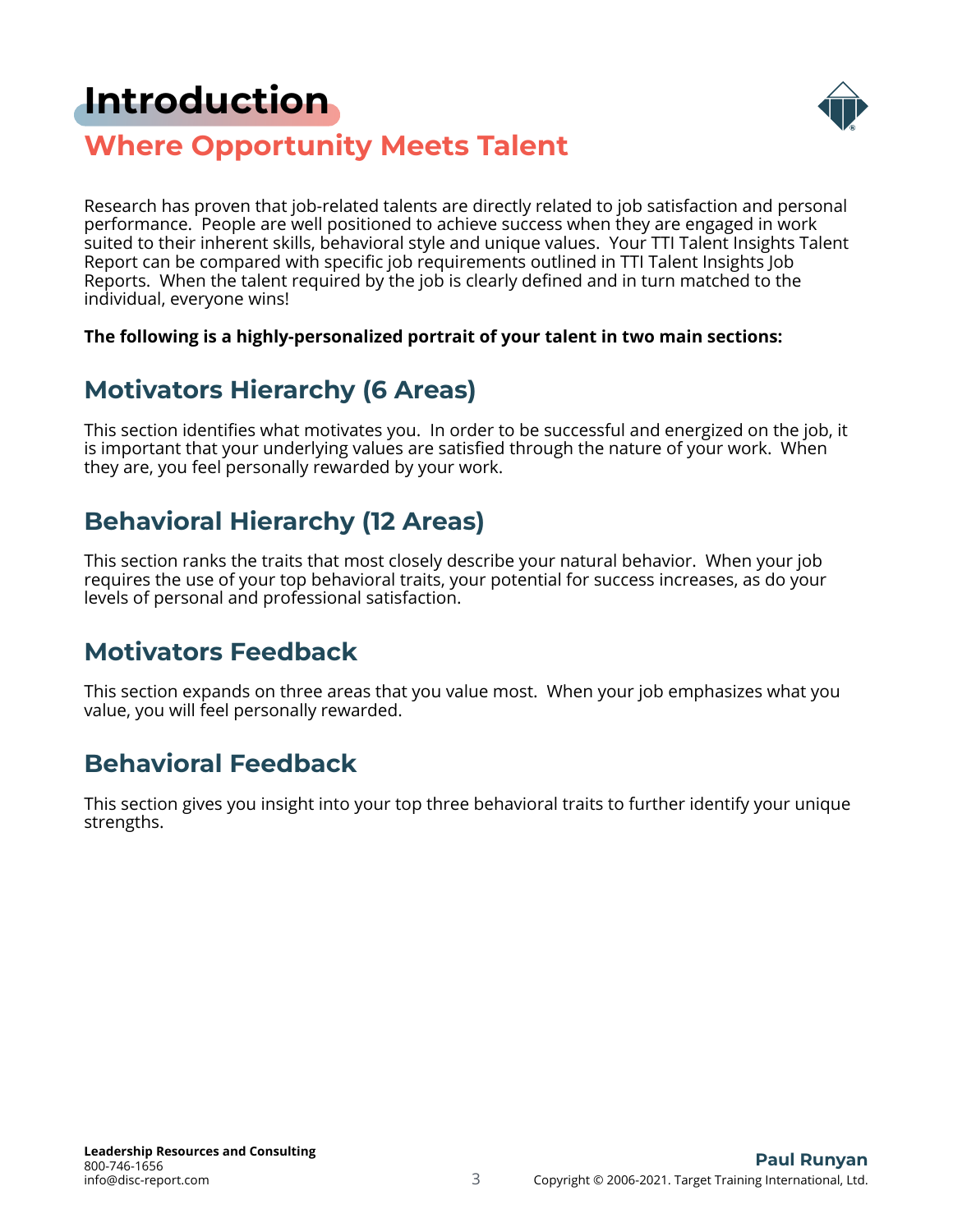## <span id="page-3-0"></span>**[Motivators Hierarchy](#page-1-0)**



*Your motivation to succeed in anything you do is determined by your underlying motivators. You will feel energized and successful at work when your job supports your personal motivators. They are listed below from the highest to the lowest.*



#### 4 Copyright © 2006-2021. Target Training International, Ltd. **Paul Runyan**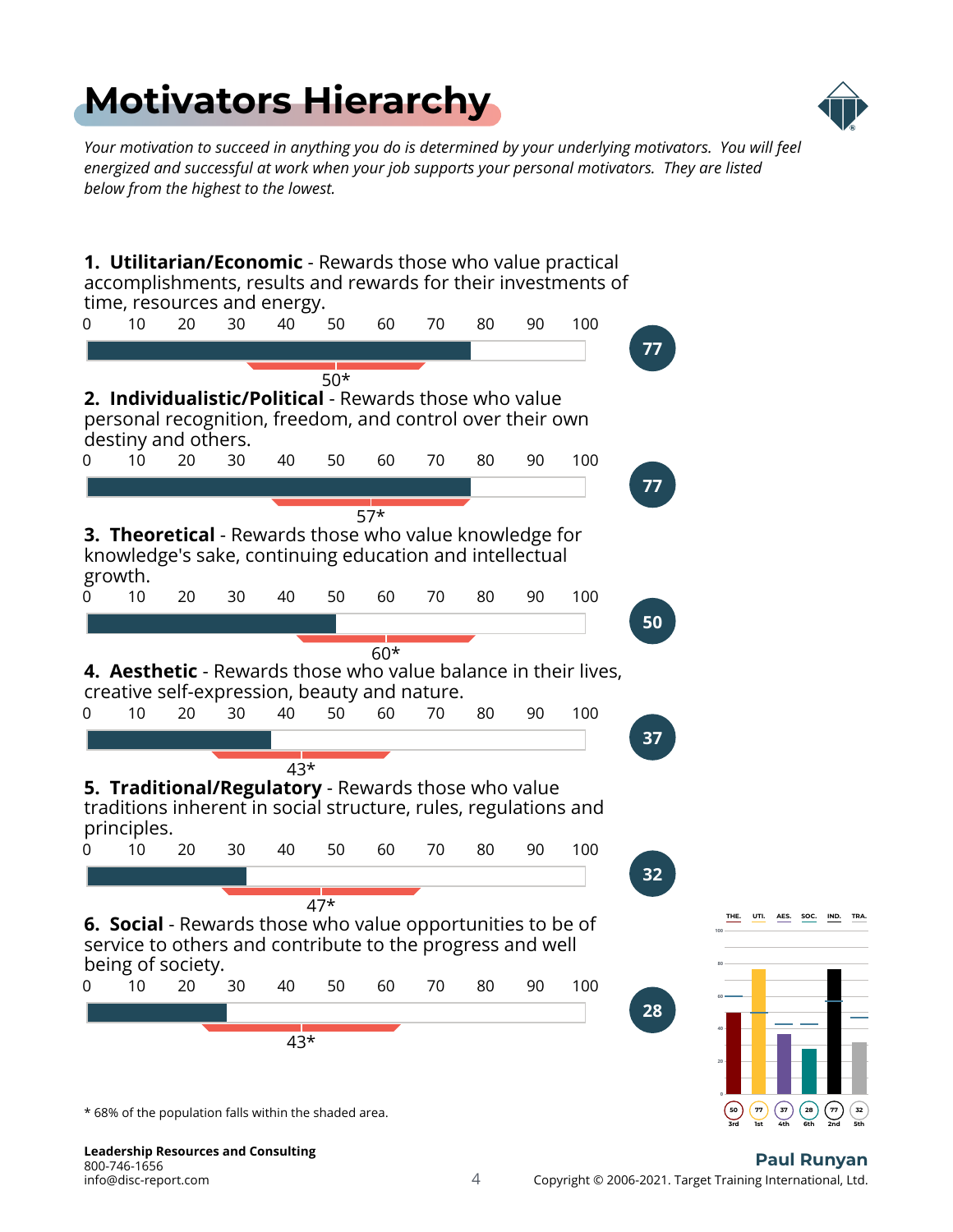## <span id="page-4-0"></span>**[Behavioral Hierarchy](#page-1-0)**



*Your observable behavior and related emotions contribute to your success on the job. When matched to the job, they play a large role in enhancing your performance. The list below ranks your behavioral traits from the strongest to the weakest.*



\* 68% of the population falls within the shaded area.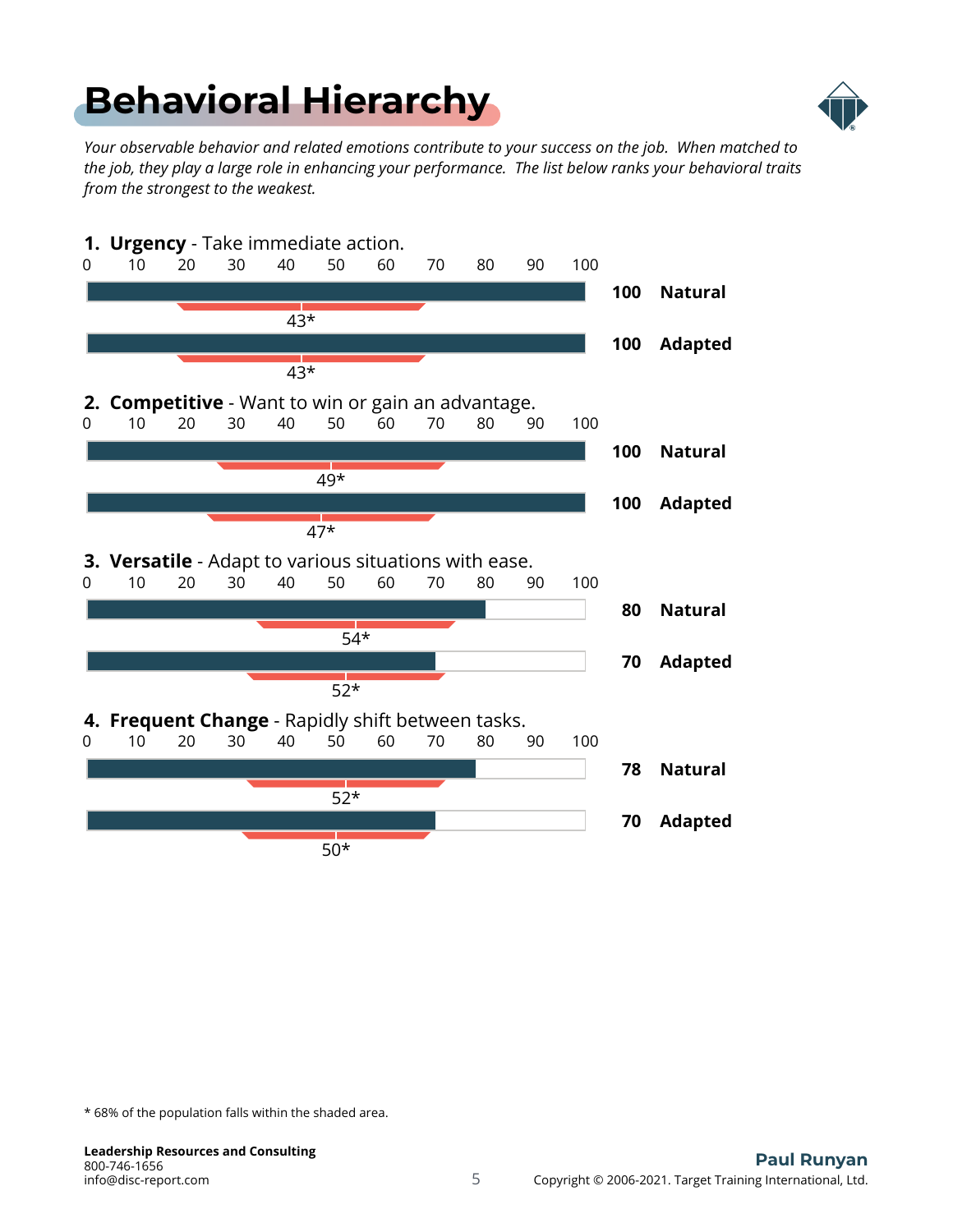## **[Behavioral Hierarchy](#page-1-0)**



### **Continued**



\* 68% of the population falls within the shaded area.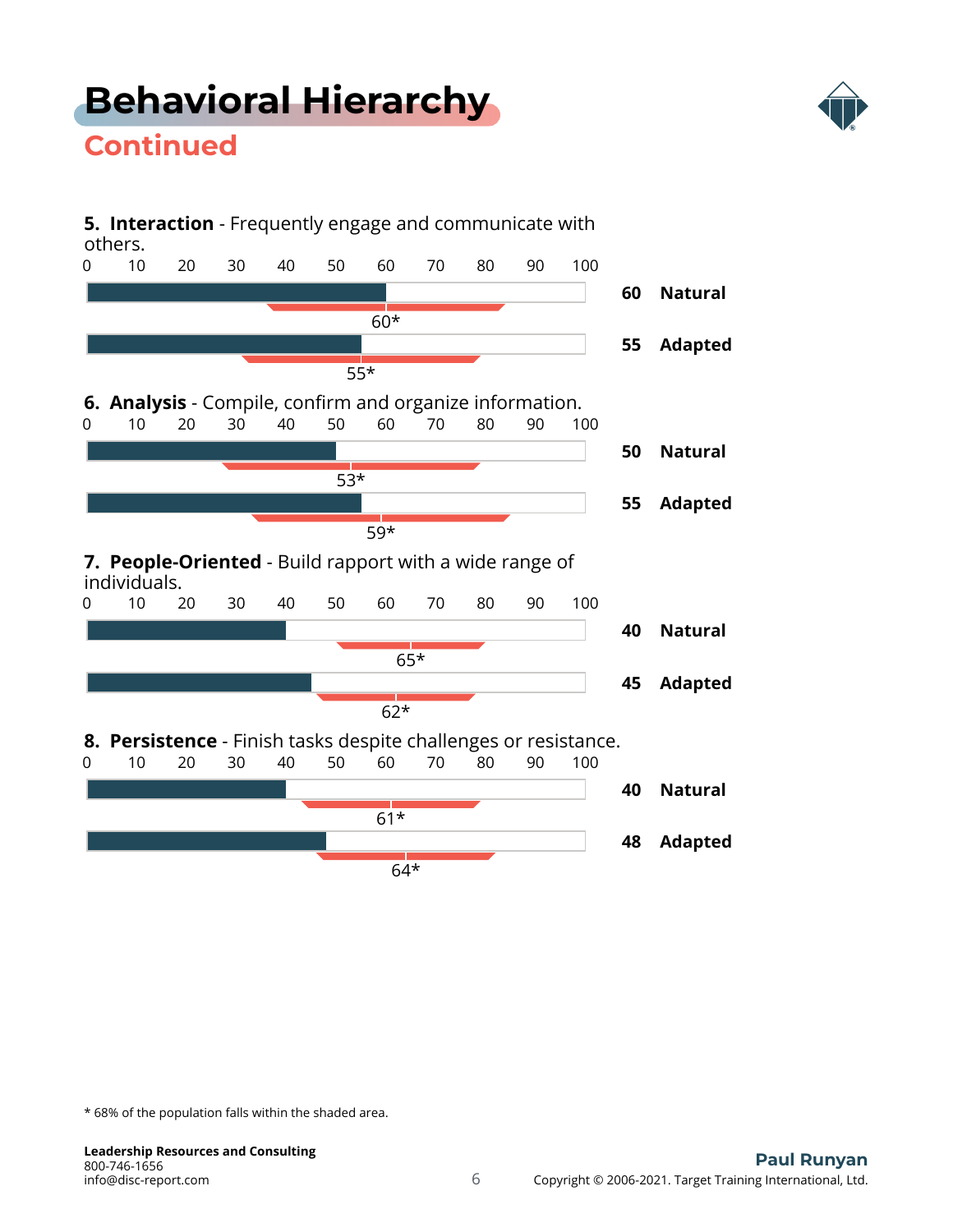## **[Behavioral Hierarchy](#page-1-0)**



### **Continued**



\* 68% of the population falls within the shaded area. SIA: 88-55-12-55 (27) SIN: 94-56-08-45 (11)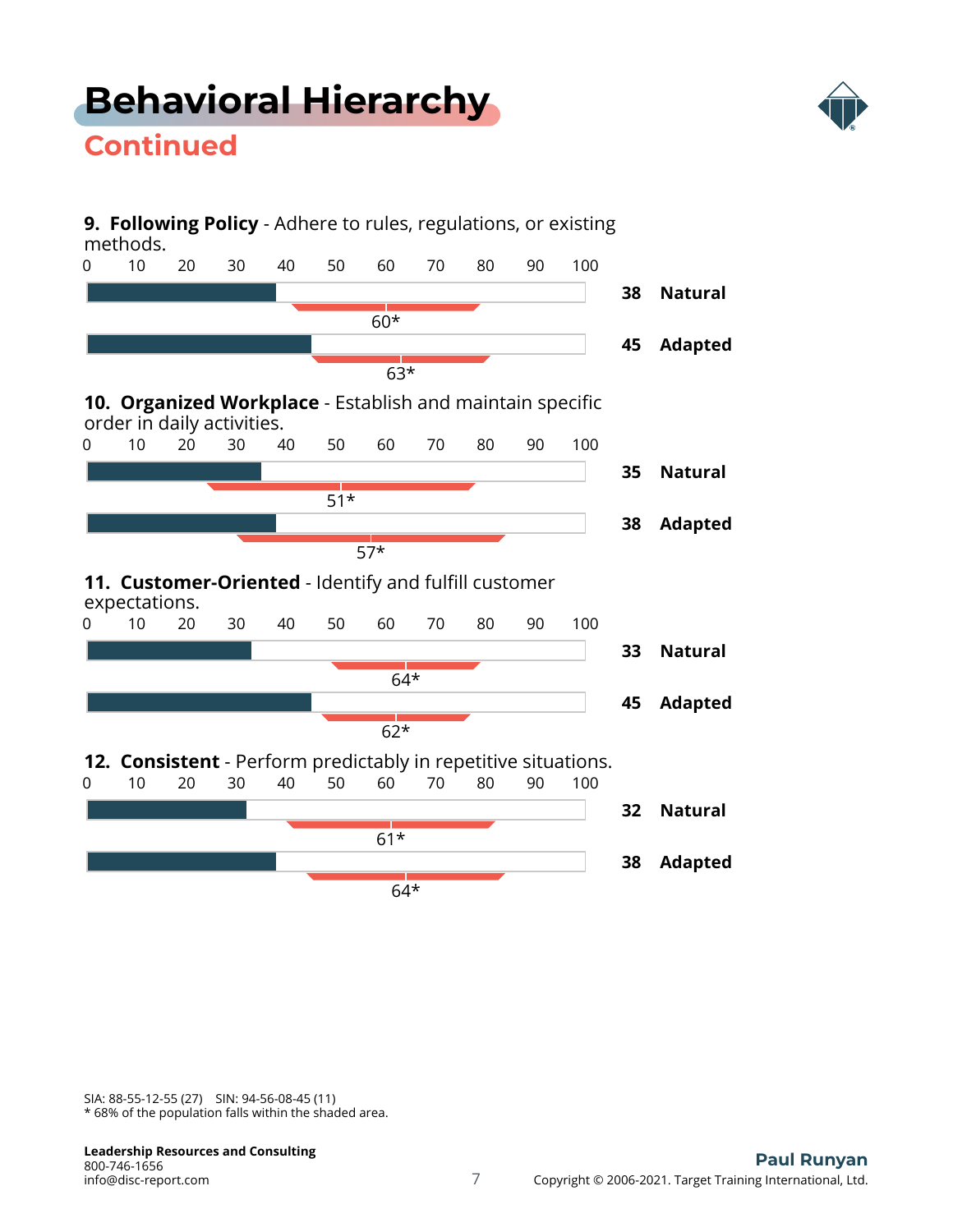## <span id="page-7-0"></span>**[Motivators Feedback](#page-1-0)**



*Your motivation to succeed in anything you do is determined by your underlying values. You will feel energized and successful at work when your job supports your personal values. The following are your 3 highest ranked personal values:*

#### **1. Utilitarian/Economic**

- $\bullet$ You value practical accomplishments, results and rewards for your investments of time, resources, and energy.
- $\bullet$ The Utilitarian score shows a characteristic interest in money and what is useful. This means that an individual wants to have the security that money brings not only for themselves but for their present and future family. This motivator includes the practical affairs of the business world — the production, marketing and consumption of goods, the use of credit and the accumulation of tangible wealth. This type of individual is thoroughly practical and conforms well to the stereotype of the average business person. A person with a high score is likely to have a high need to surpass others in wealth.

#### **2. Individualistic/Political**

- You value personal recognition, freedom and control over  $\bullet$ your own destiny and others.
- The primary interest for this motivator is POWER, not  $\bullet$ necessarily politics. Research studies indicate that leaders in most fields have a high power drive. Since competition and struggle play a large part in all areas of life, many philosophers have seen power as the most universal and most fundamental of motives. There are, however, certain personalities in whom the desire for direct expression of this motive is uppermost; who wish, above all, for personal power, influence and renown.

#### **3. Theoretical**

- You value knowledge, continuing education and intellectual growth.
- The primary drive with this motivator is the discovery of TRUTH. In pursuit of this drive, an individual takes a "cognitive" attitude. Such an individual is nonjudgmental regarding the beauty or utility of objects and seeks only to observe and to reason. Since the interests of the theoretical person are empirical, critical and rational, the person appears to be an intellectual. The chief aim in life is to order and systematize knowledge: knowledge for the sake of knowledge.

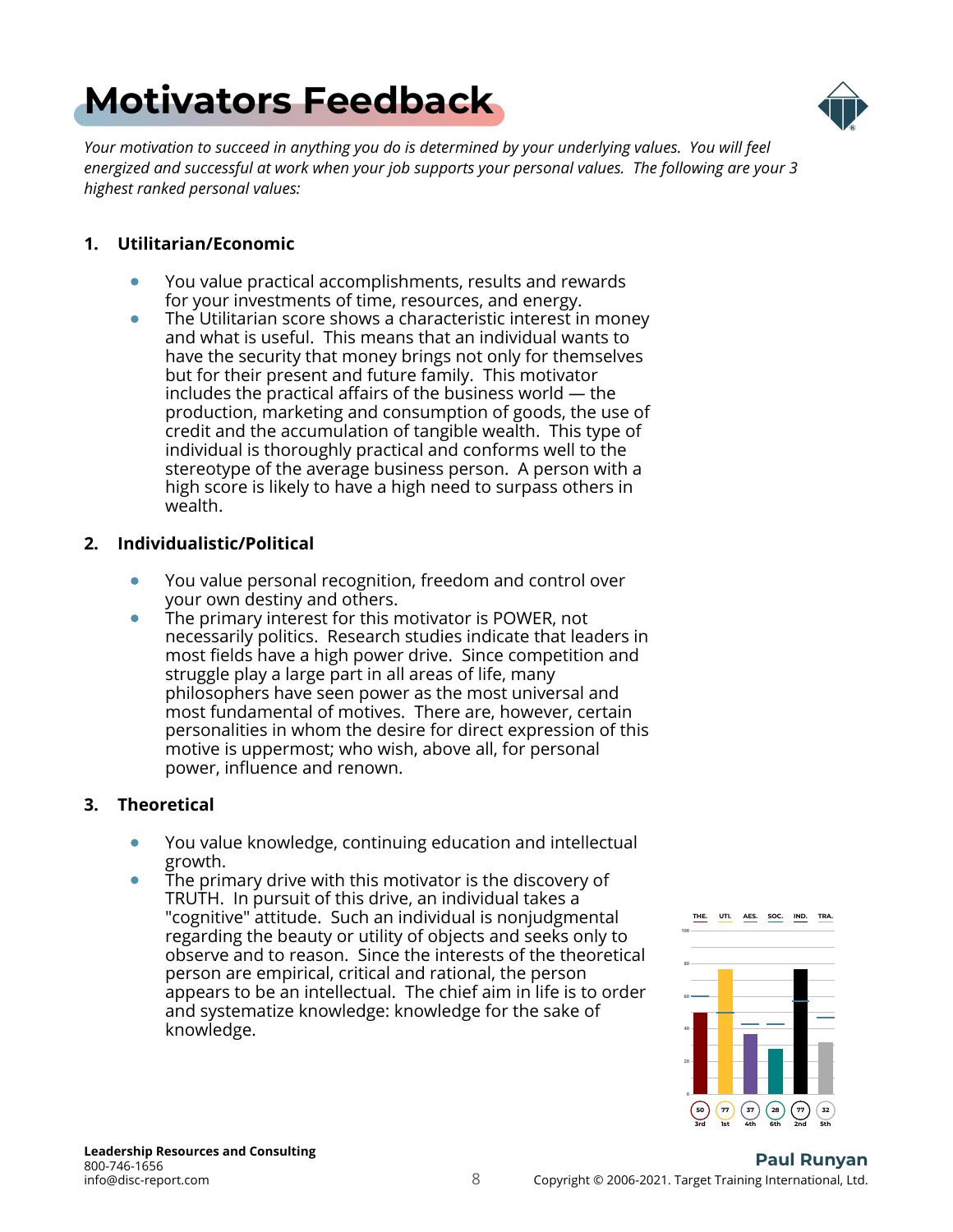## <span id="page-8-0"></span>**[Behavioral Feedback](#page-1-0)**



*Your observable behavior and related emotions contribute to your success on the job. When matched to the job, they play a large role in enhancing your performance. The following are your 3 highest ranked behavioral traits:*

#### **1. Urgency**

 $\bullet$ You are decisive and quick to respond. You are able to make on-the-spot decisions with good judgment and meet deadlines on time.

#### **2. Competitive**

 $\bullet$ Consistent winning is critical. You are tenacious, bold, assertive and have a "will to win" in highly competitive situations.

#### **3. Versatile**

 $\bullet$ You easily adapt to changes with a high level of optimism and a "can do" orientation.